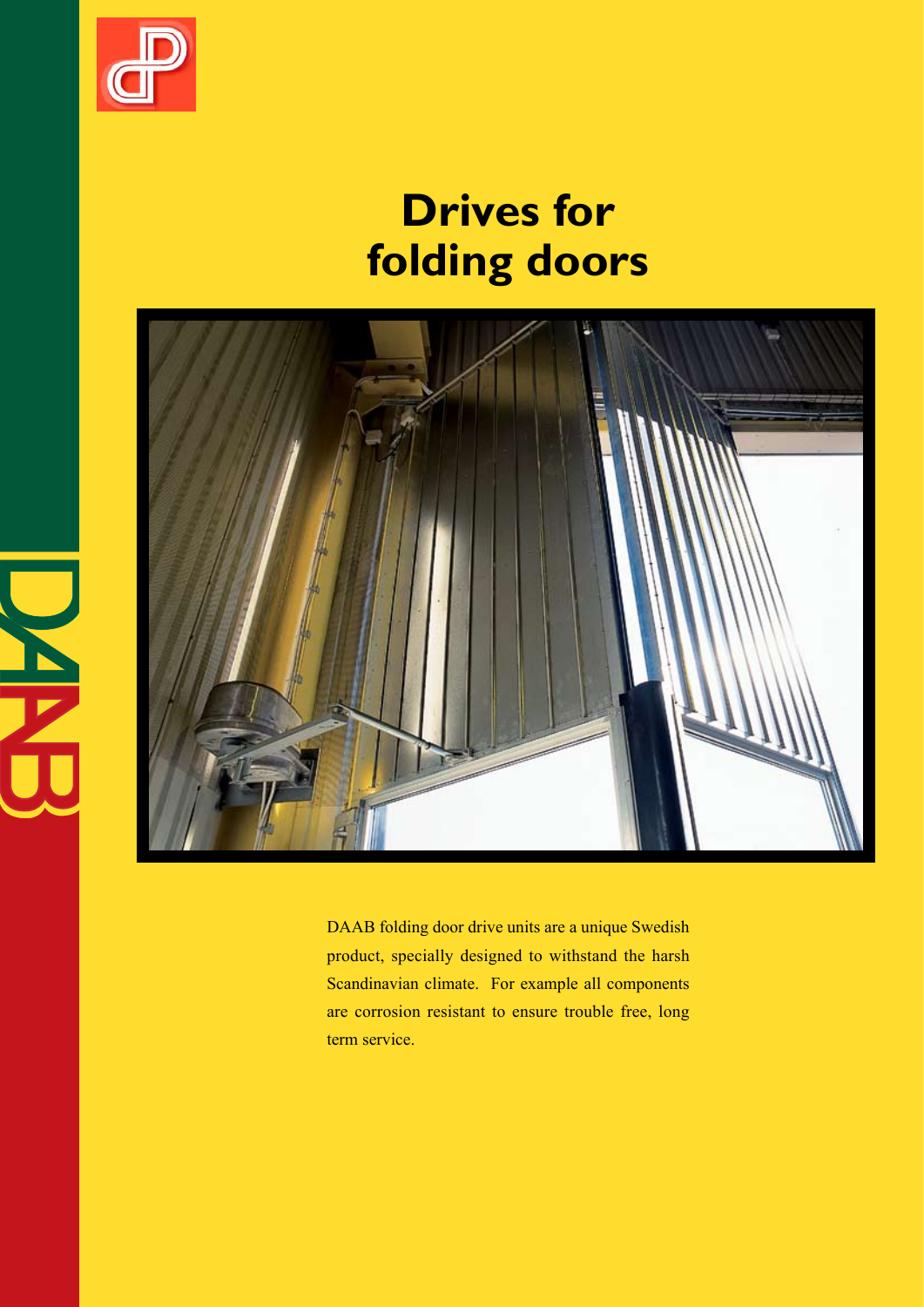

팀

S

빏

ال

Mek. avd.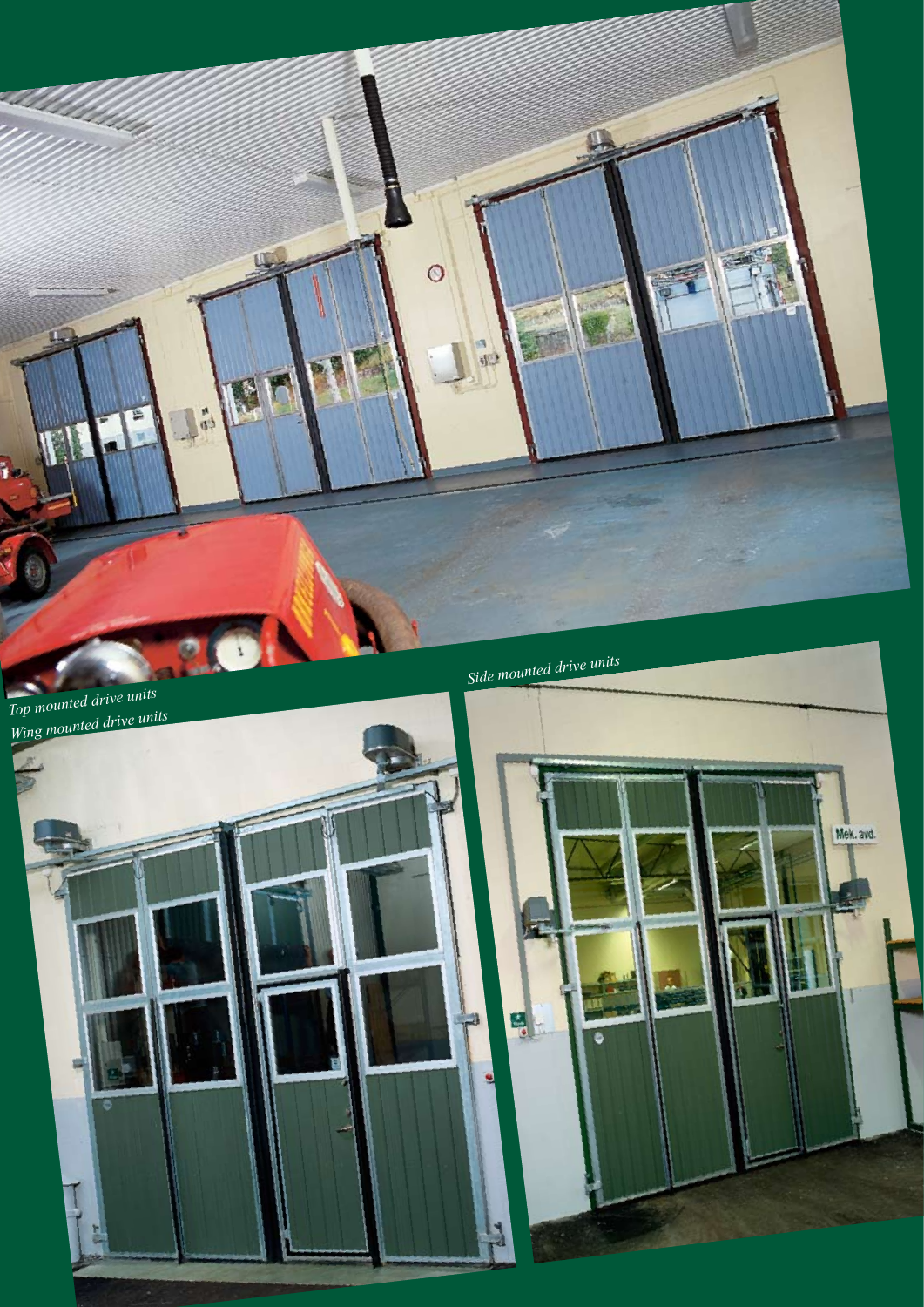# **Selecting a drive position**

#### **Top mounting - for smaller doors**

1 drive unit to control a 4-section folding door. A quick an simple solotion for smaller doors.

Normal time for opening: app 8 secs. Requirements for side- and top- space could be reduced with special drive arms.

**min 700 mm**



#### **No extra space required**

**Control cabinet**

**Push button control**

န္စြ

#### **Side mounting - for larger doors**

2 drive units to control a 4-section folding door or 1 drive unit for a 2-section door. The best solution for larger folding doors. Normal opening time: app 12 secs. (quicker for

```
 smaller doors)
```
Requirements for side- and top- space could be reduced with special drive arms.

#### **Wing mounting - for limited side space**

2 drive units to control a 4-section folding door or 1 drive unit for a 2-section door. The best solution for folding doors when the side space is limited. Normal opening time: app 17 sek.



## **Selecting a drive unit**

Selecting the correct drive unit is dependant of the size of the door and the number of operations.

Drive units are available in three different sizes, with the middle size unit available with either an open or oil filled gearbox. There is always drive unit suitable for your demands.

For detailed information see separate brochure or contact DAAB for advice.

- **M10:** Designed to operate very large doors and meet the highest demands.
- **MK:** The most popular drive unit with oil filled gearbox. A reliable model manufactured in large numbers.
- **MA:** Similar to MK but with an open gearbox. Requires regular lubrication
- **MT:** Our smallest drive unit, complete with oil filled gearbox. Suitable for smaller doors.